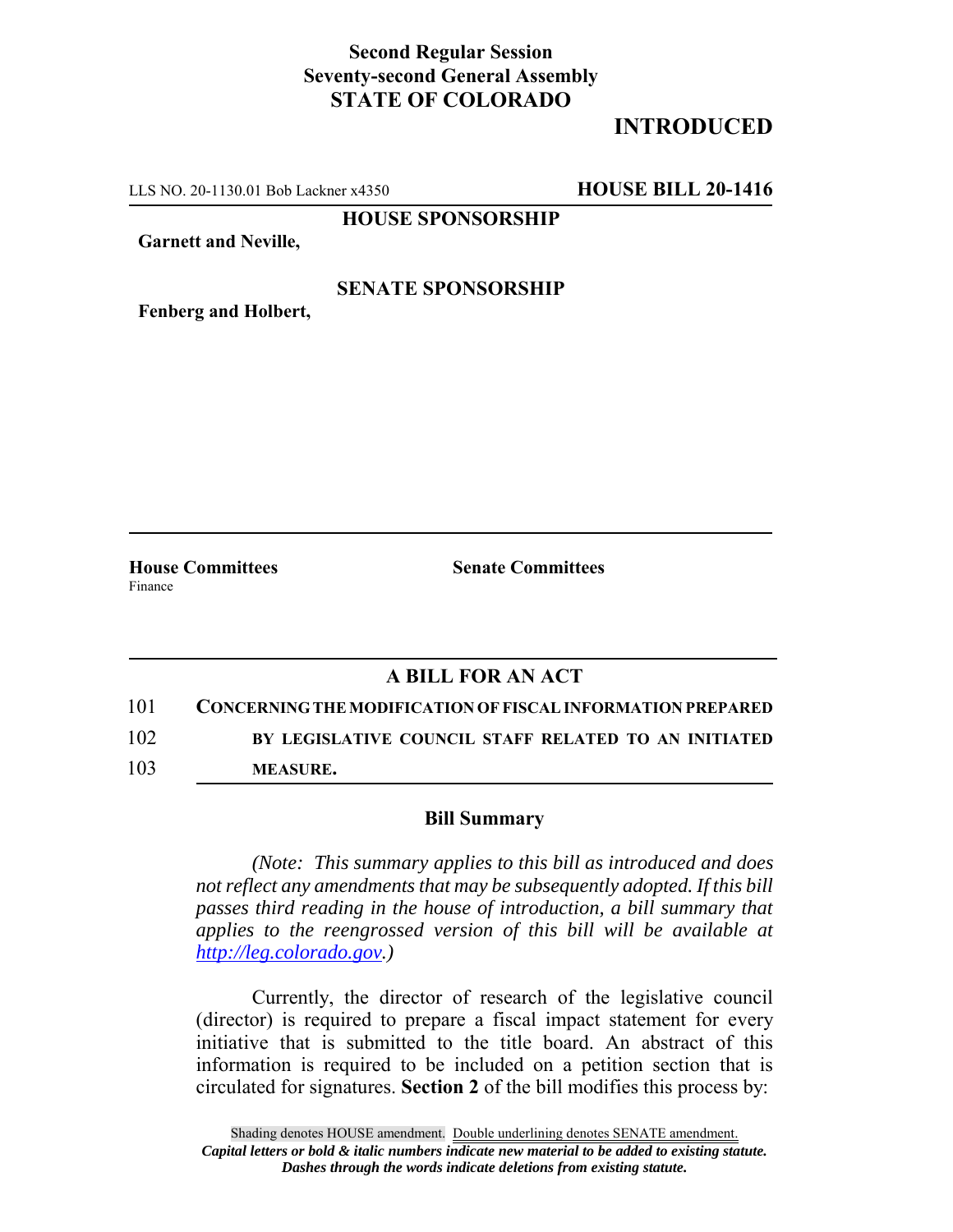- ! Requiring the director to prepare a fiscal summary that will appear on a petition section instead of an abstract;
- ! Specifying that the fiscal summary must include a qualitative description about the measure's impact on state and local government revenues, expenditures, taxes, or fiscal liabilities and of the economic impacts of the measure;
- ! Requiring the director to provide the fiscal summary when a measure is submitted to the title board;
- ! Requiring the director to only prepare the fiscal impact statement, which will not include an abstract, for those initiated measures for which the secretary of state has approved a petition section; and
- ! Requiring the fiscal impact statement to be finished 14 days after the petition section was approved.

**Section 3** allows a proponent or registered elector to challenge a fiscal summary at a rehearing by the title board and the Colorado supreme court in the same manner as abstracts are challenged. **Section 5** requires the secretary of state to notify the director that a petition section for an initiative has been approved.

**Sections 1, 4, and 6** include conforming amendments related to the fiscal summary replacing the abstract.

- 1 *Be it enacted by the General Assembly of the State of Colorado:*
- 
- 2 **SECTION 1.** In Colorado Revised Statutes, 1-40-102, **amend** the

3 introductory portion and (6) as follows:

4 **1-40-102. Definitions.** As used in this article ARTICLE 40, unless

5 the context otherwise requires:

 (6) "Section" means a bound compilation of initiative forms approved by the secretary of state, which shall include pages that contain 8 the warning required by section  $1-40-110(1)$ , the ballot title, the abstract FISCAL SUMMARY required by section 1-40-110 (3), and a copy of the proposed measure; succeeding pages that contain the warning, the ballot title, and ruled lines numbered consecutively for registered electors' signatures; and a final page that contains the affidavit required by section 1-40-111 (2). Each section shall be consecutively prenumbered by the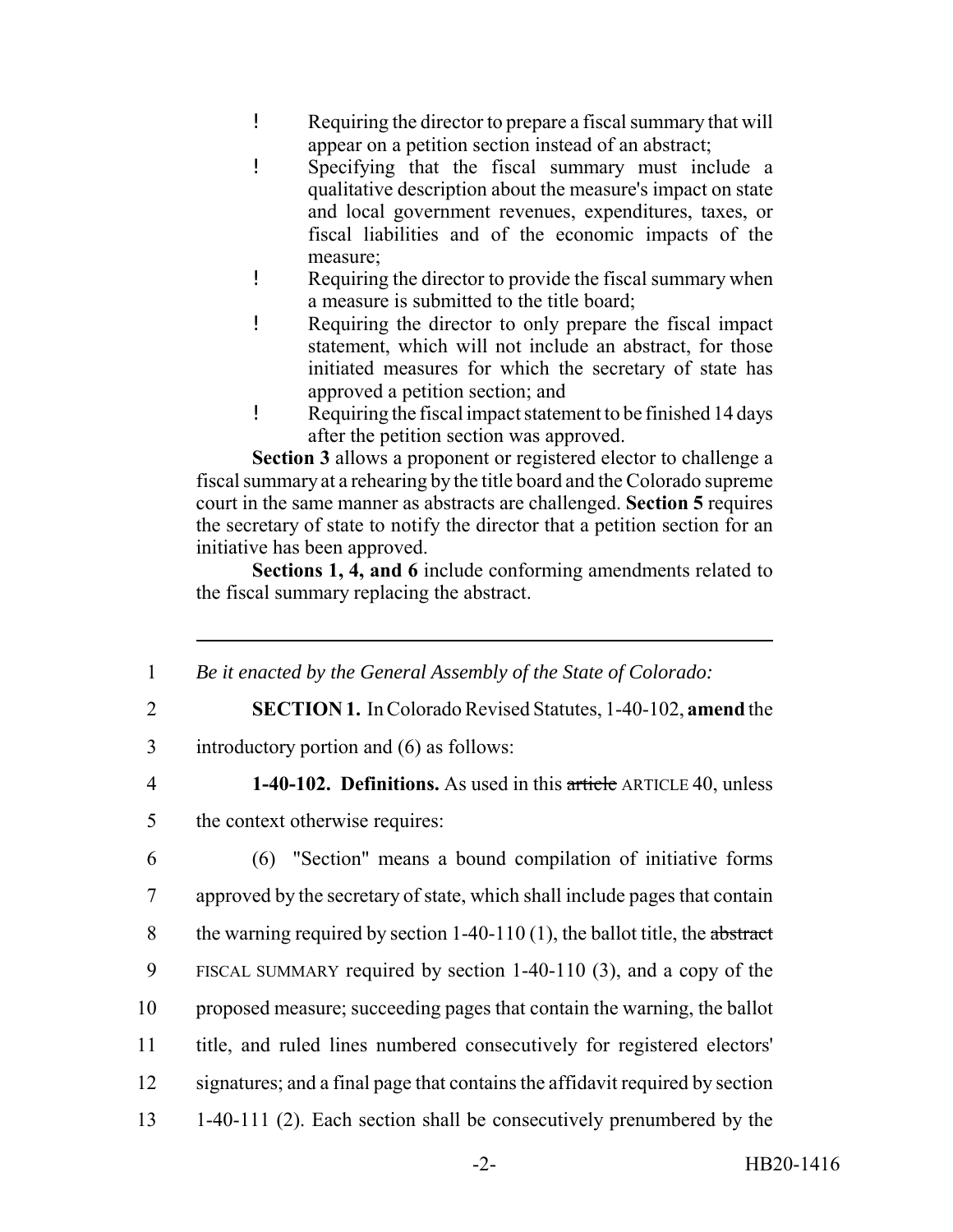petitioner prior to circulation.

 **SECTION 2.** In Colorado Revised Statutes, 1-40-105.5, **amend** (2)(a), (2)(b), (2)(c)(II), (2)(c)(III), and (4); **repeal** (3); and **add** (1.5) as follows:

 **1-40-105.5. Initial fiscal impact statement - definition.** (1.5) (a) FOR EVERY INITIATED MEASURE PROPERLY SUBMITTED TO THE TITLE BOARD, THE DIRECTOR SHALL PREPARE A FISCAL SUMMARY THAT CONSISTS OF THE FOLLOWING INFORMATION:

 (I) A QUALITATIVE DESCRIPTION ABOUT THE MEASURE'S IMPACT ON STATE AND LOCAL GOVERNMENT REVENUES, EXPENDITURES, TAXES, OR FISCAL LIABILITIES IF IMPLEMENTED;

**(II) A QUALITATIVE DESCRIPTION OF THE ECONOMIC IMPACTS OF** 13 THE MEASURE IF IMPLEMENTED;

**(III)** ANY INFORMATION FROM THE INITIATED MEASURE OR A DESCRIPTION OF STATE AND LOCAL GOVERNMENT IMPLEMENTATION IN ORDER TO PROVIDE THE INFORMATION REQUIRED IN SUBSECTION  $17 \qquad (1.5)(a)(I) \text{ OR } (1.5)(a)(II) \text{ OF THIS SECTION; AND}$ 

 (IV) THE FOLLOWING STATEMENT: "THE FISCAL SUMMARY IS PREPARED BY THE NONPARTISAN DIRECTOR OF RESEARCH OF THE LEGISLATIVE COUNCIL. A FISCAL IMPACT STATEMENT FOR THIS INITIATIVE, WHICH MAY INCLUDE QUANTIFABLE DATA, IS OR WILL BE AVAILABLE AT WWW.COLORADOBLUEBOOK.COM.".

 (b) IF AN INITIATED MEASURE HAS NO FISCAL IMPACT AS SPECIFIED 24 IN SUBSECTION  $(1.5)(a)(I)$  OR  $(1.5)(a)(II)$ , THEN THE DIRECTOR MAY INCLUDE A STATEMENT THAT THERE IS NO FISCAL IMPACT UNDER THAT PROVISION.

(c) THE DIRECTOR SHALL NOTIFY THE SECRETARY OF STATE IF THE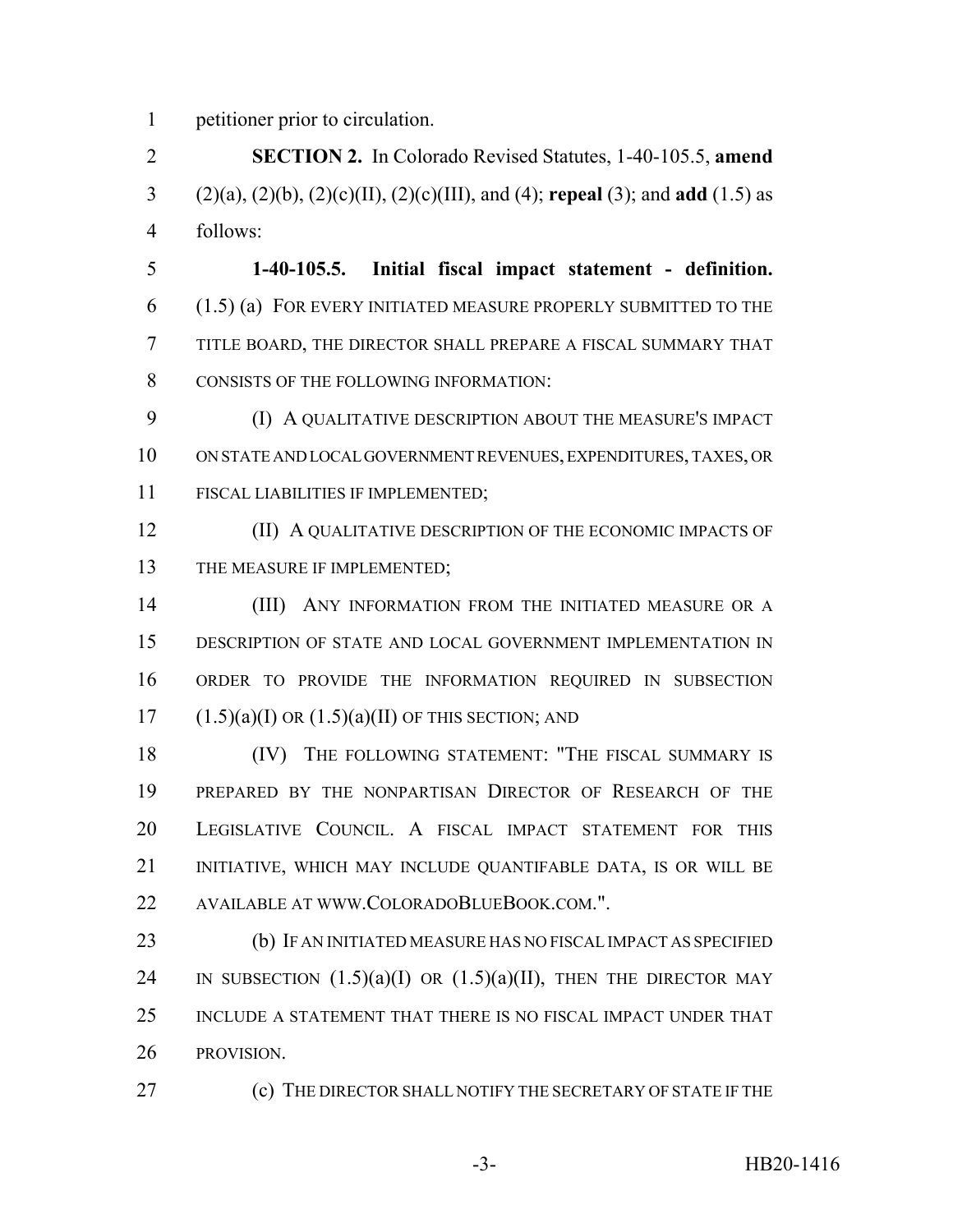WEBSITE FOR FISCAL SUMMARIES CHANGES, AND IN SUCH CASE, THE 2 STATEMENT REQUIRED IN SUBSECTION  $(1.5)(a)(IV)$  MUST INCLUDE THE NEW WEBSITE.

 (d) THE DIRECTOR SHALL PROVIDE THE DESIGNATED REPRESENTATIVES OF THE PROPONENTS AND THE SECRETARY OF STATE WITH THE FISCAL SUMMARY NO LATER THAN THE TIME OF THE TITLE BOARD MEETING AT WHICH THE PROPOSED INITIATED MEASURE IS TO BE CONSIDERED. THE TITLE BOARD SHALL NOT CONDUCT A HEARING ON THE FISCAL SUMMARY AT THIS TITLE BOARD MEETING, AND THE DIRECTOR'S FISCAL SUMMARY IS FINAL, UNLESS MODIFIED IN ACCORDANCE WITH SECTION 1-40-107.

 (2) (a) For every initiated measure properly submitted to the title 13 board under section 1-40-106, FOR WHICH THE SECRETARY OF STATE HAS APPROVED A PETITION SECTION IN ACCORDANCE WITH SECTION 1-40-113 (1)(a), the director shall prepare an initial fiscal impact statement, taking into consideration any fiscal impact estimate submitted by the designated representatives of the proponents or other interested person that is 18 submitted in accordance with paragraph (b) of this subsection (2) SUBSECTION (2)(b) OF THIS SECTION, the office of state planning and budgeting, and the department of local affairs. The director shall provide the designated representatives of the proponents and the secretary of state 22 with the A COPY OF THE FISCAL impact statement no later than the time of 23 the title board meeting at which the proposed initiated measure is to be 24 considered. The title board shall not conduct a hearing on the impact 25 statement at this title board meeting, and the director's abstract that is 26 included in the impact statement is final, unless modified in accordance 27 with section 1-40-107. FOURTEEN DAYS AFTER THE PETITION SECTION WAS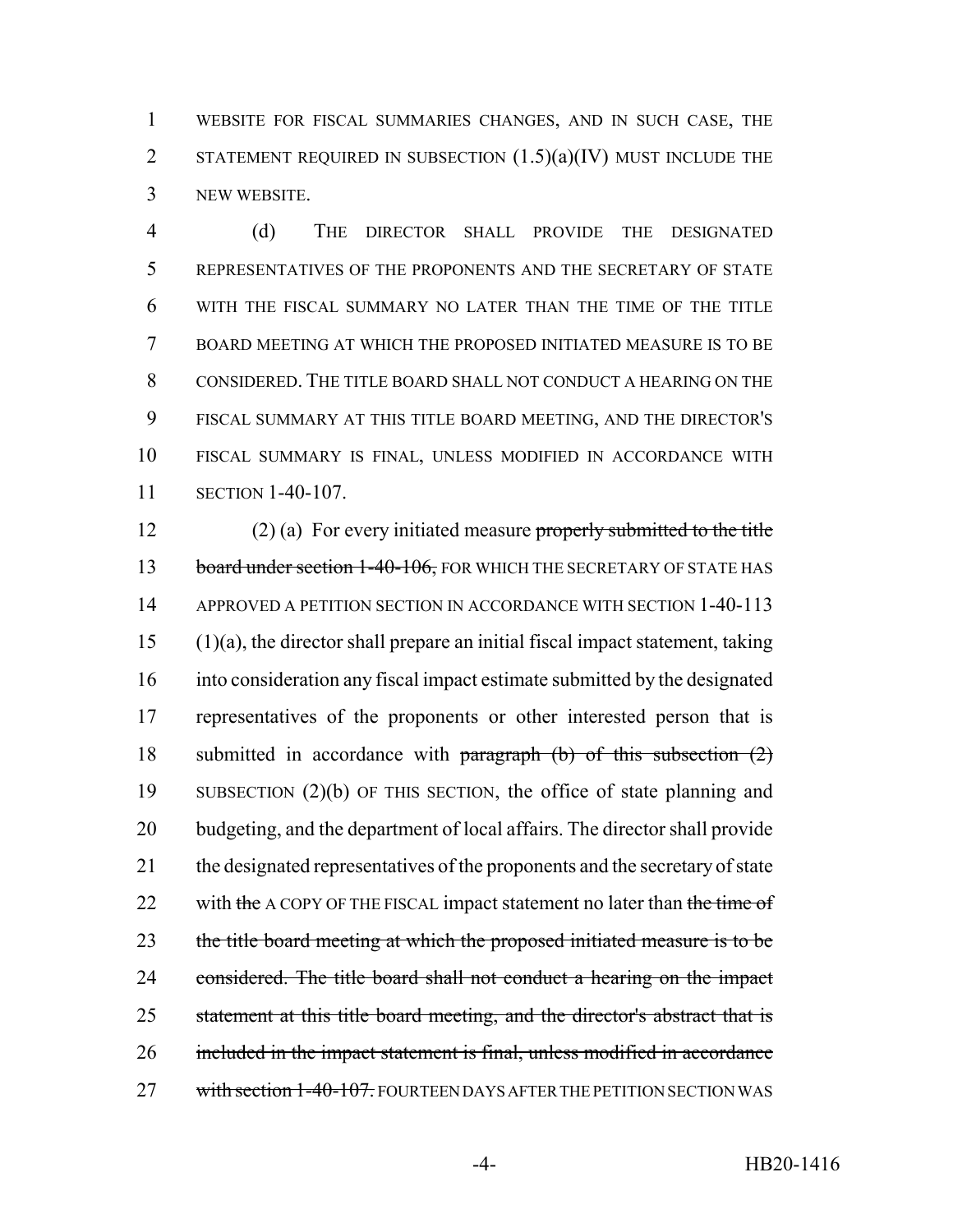APPROVED. The director shall also post the FISCAL IMPACT statement on 2 the legislative council staff website on the same day that it is provided to the designated representatives of the proponents. THE FISCAL IMPACT STATEMENT IS NOT SUBJECT TO REVIEW BY THE TITLE BOARD OR THE COLORADO SUPREME COURT UNDER THIS ARTICLE 40.

 (b) The designated representatives of the proponents or any other interested person may submit a fiscal impact estimate that includes an estimate of the effect the measure will have on state and local government revenues, expenditures, taxes, and fiscal liabilities if it is enacted, OR A DRAFT FISCAL SUMMARY WITH THE INFORMATION SPECIFIED IN 11 SUBSECTION (1.5) OF THIS SECTION. The director shall consider these estimates and the bases thereon when preparing the initial fiscal impact statement AND SHALL CONSIDER THE DRAFT FISCAL SUMMARY WHEN PREPARING THE FISCAL SUMMARY.

(c) The initial fiscal impact statement must:

 (II) Indicate whether there is a fiscal impact for the initiated 17 measure. and

(III) Include an abstract described in subsection (3) of this section.

(3) The abstract must include:

20 (a) An estimate of the effect the measure will have on state and 21 local government revenues, expenditures, taxes, and fiscal liabilities if the 22 measure is enacted;

 (b) A statement of the measure's economic benefits for all 24 <del>Coloradans:</del>

 (c) An estimate of the amount of any state and local government recurring expenditures or fiscal liabilities if the measure is enacted;

27 (d) For any initiated measure that modifies the state tax laws, an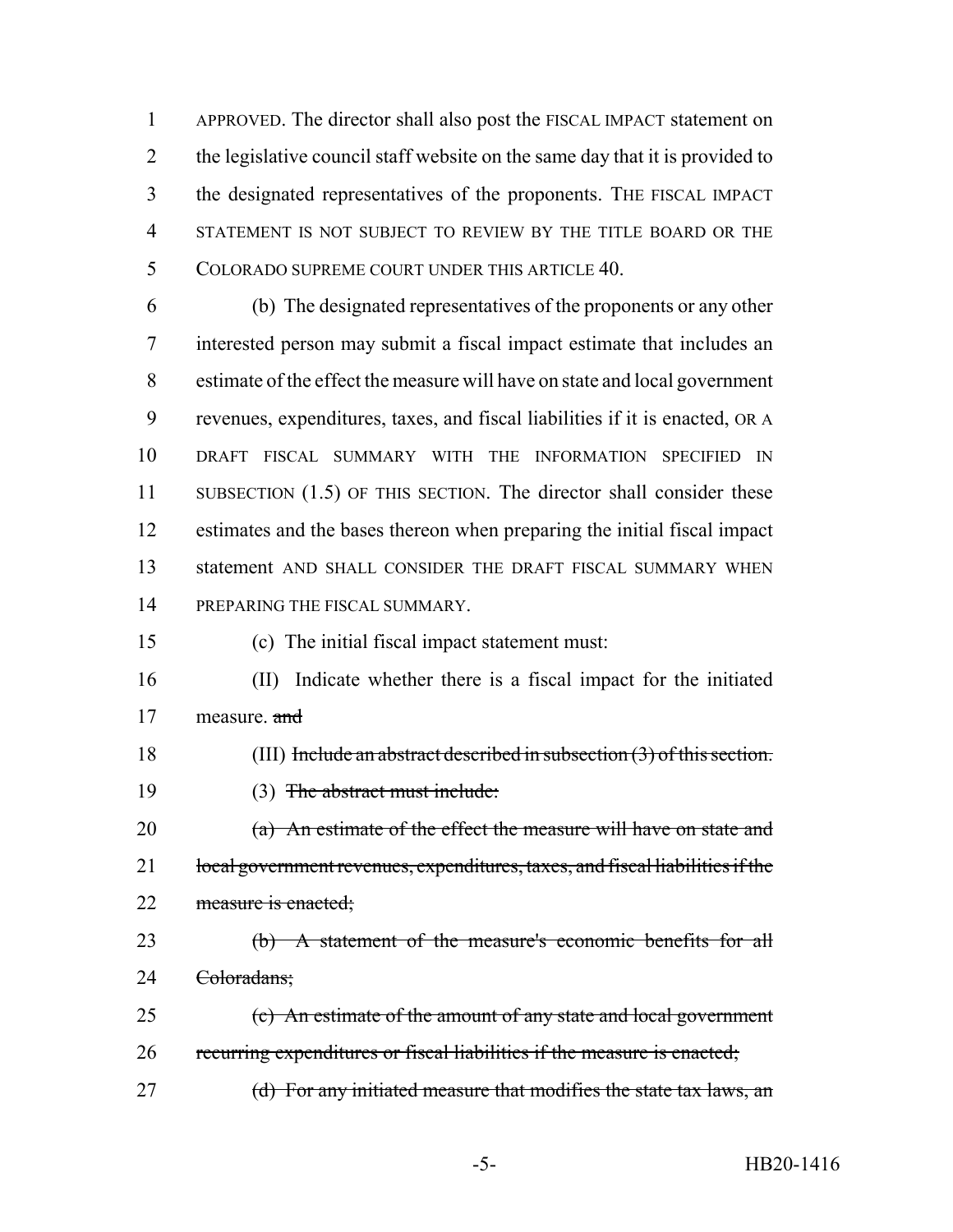estimate, if feasible, of the impact to the average taxpayer if the measure 2 is enacted; and

 (e) The following statement: "The abstract includes estimates of the fiscal impact of the proposed initiative. If this initiative is to be placed on the ballot, legislative council staff will prepare new estimates as part of a fiscal impact statement, which includes an abstract of that information. All fiscal impact statements are available at www.ColoradoBlueBook.com and the abstract will be included in the 9 ballot information booklet that is prepared for the initiative.".

10 (4) The abstract FISCAL SUMMARY for a measure, as amended in accordance with section 1-40-107, must be included in a petition section as provided in section 1-40-110 (3).

 **SECTION 3.** In Colorado Revised Statutes, 1-40-107, **amend** 14 (1)(a)(II), (1)(b), (2), (4), and (5.5) as follows:

 **1-40-107. Rehearing - appeal - fees - signing.** (1) (a) (II) The designated representatives of the proponents or any registered elector who 17 is not satisfied with the abstract FISCAL SUMMARY prepared by the director of research of the legislative council of the general assembly in accordance with section 1-40-105.5 may file a motion for a rehearing with the secretary of state within seven days after the titles and submission clause for the initiative petition are set on the grounds that:

# (A) An estimate included in the abstract is incorrect;

23 (B) The abstract FISCAL SUMMARY is misleading or prejudicial; or

24 (C) The abstract FISCAL SUMMARY does not comply with the 25 requirements set forth in section  $1-40-105.5(3)$  SECTION 1-40-105.5(1.5). (b) A motion for rehearing must be typewritten and set forth with

particularity the grounds for rehearing. If the motion claims that the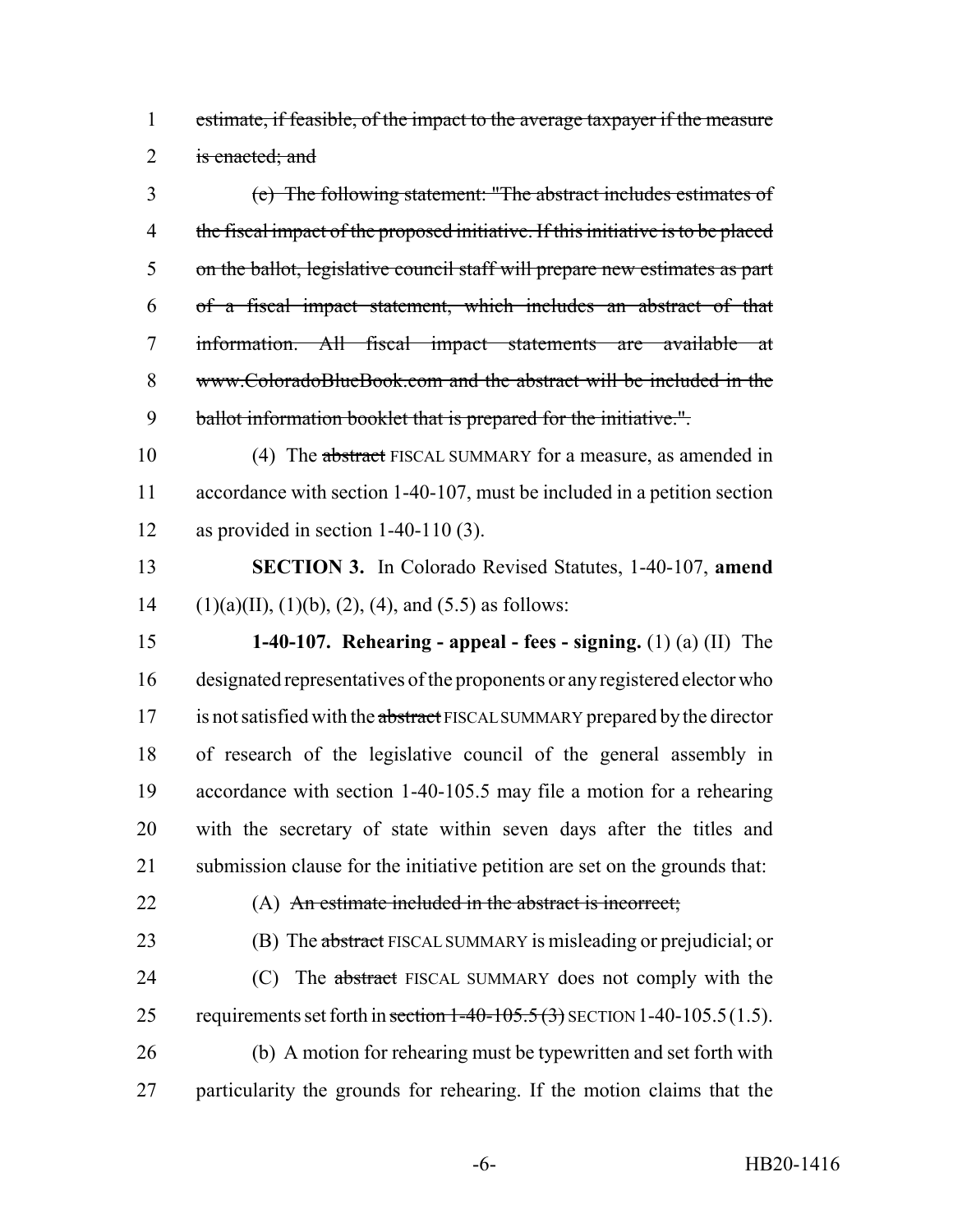petition contains more than a single subject, then the motion must, at a minimum, include a short and plain statement of the reasons for the claim. If the motion claims that the title and submission clause set by the title board are unfair or that they do not fairly express the true meaning and intent of the proposed state law or constitutional amendment, then the motion must identify the specific wording that is challenged. If the motion claims that an estimate in the abstract is incorrect, the motion must include documentation that supports a different estimate. If the 9 motion claims that the abstract FISCAL SUMMARY is misleading or prejudicial or does not comply with the statutory requirements, the motion must specifically identify the specific wording that is challenged or the 12 requirement at issue. The title board may modify the abstract FISCAL SUMMARY based on information presented at the rehearing. If the motion claims that the determination of whether the petition that proposes a constitutional amendment only repeals in whole or in part a constitutional provision is incorrect, the motion must include a short and plain statement of the reasons for the claim.

 (2) If any person presenting or the designated representatives of the proponents of an initiative petition for which a motion for a rehearing is filed, any registered elector who filed a motion for a rehearing pursuant to subsection (1) of this section, or any other registered elector who appeared before the title board in support of or in opposition to a motion for rehearing is not satisfied with the ruling of the title board upon the motion, then the secretary of state shall furnish such person, upon request, a certified copy of the petition with the titles and submission clause of the 26 proposed law or constitutional amendment, the abstract FISCAL SUMMARY, or the determination whether the petition repeals in whole or in part a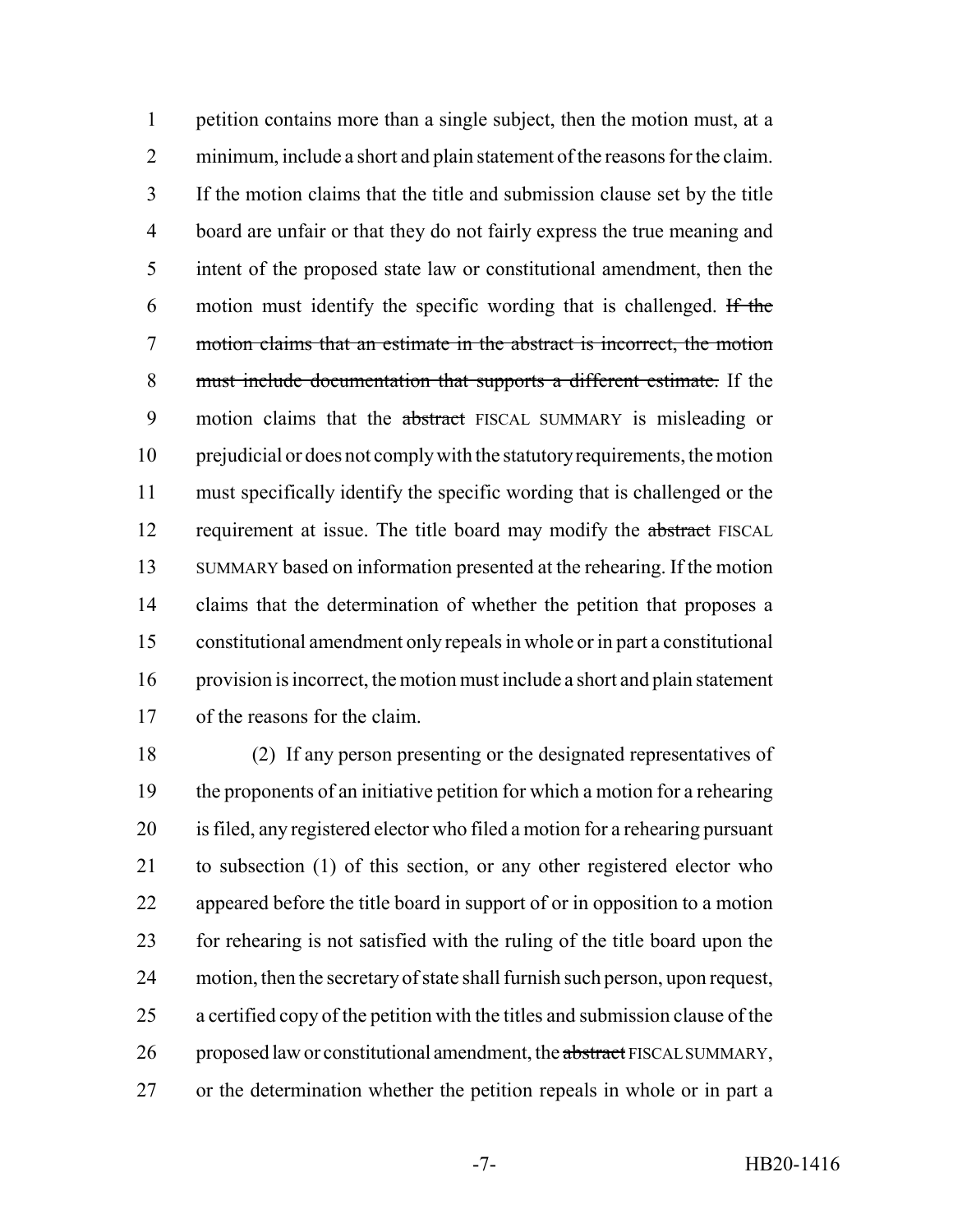constitutional provision, together with a certified copy of the motion for rehearing and of the ruling thereon. If filed with the clerk of the supreme court within seven days thereafter, the matter shall be disposed of promptly, consistent with the rights of the parties, either affirming the action of the title board or reversing it, in which latter case the court shall remand it with instructions, pointing out where the title board is in error.

 (4) No petition for any initiative measure shall be circulated nor any signature thereto have any force or effect which has been signed before the titles and submission clause have been fixed and determined 10 as provided in section 1-40-106 and this section, or before the abstract FISCAL SUMMARY has been fixed and determined as provided in section 1-40-105.5 and this section.

13 (5.5) If the title board modifies the abstract FISCAL SUMMARY pursuant to this section, the secretary of state shall provide the director of research of the legislative council of the general assembly with a copy of 16 the amended abstract FISCAL SUMMARY, and the director shall post the 17 new version of the abstract FISCAL SUMMARY on the legislative council website.

 **SECTION 4.** In Colorado Revised Statutes, 1-40-110, **amend** (1) and (3) as follows:

 **1-40-110. Warning - ballot title.** (1) At the top of each page of every initiative or referendum petition section shall be printed, in a form as prescribed by the secretary of state, the following:

# **WARNING:**

 **IT IS AGAINST THE LAW: For anyone to sign any initiative or referendum petition**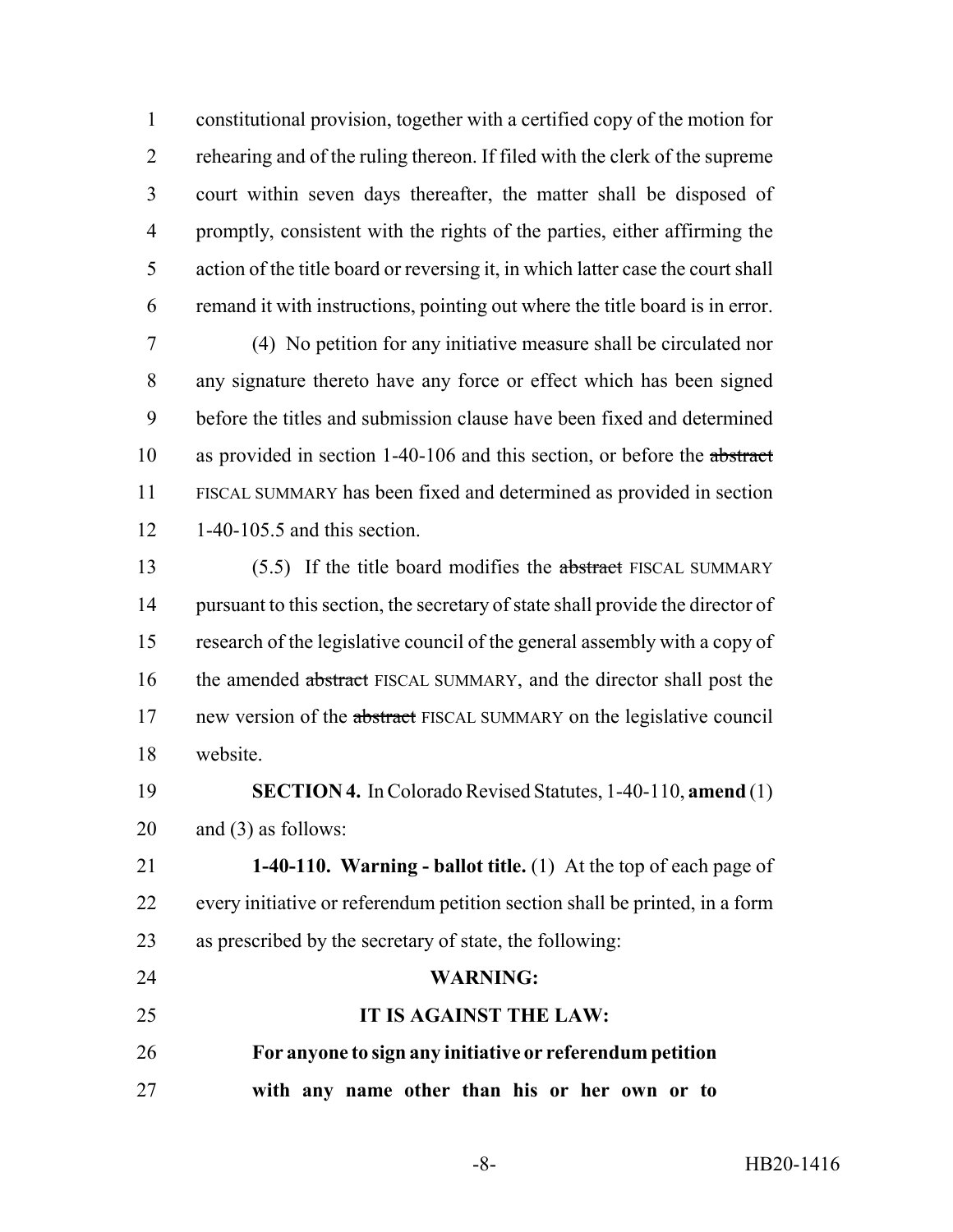| 1              | knowingly sign his or her name more than once for the               |
|----------------|---------------------------------------------------------------------|
| $\overline{2}$ | same measure or to knowingly sign a petition when not               |
| 3              | a registered elector who is eligible to vote on the                 |
| 4              | measure.                                                            |
| 5              | <b>DO NOT SIGN THIS PETITION UNLESS YOU ARE</b>                     |
| 6              | A REGISTERED ELECTOR AND ELIGIBLE TO                                |
| 7              | <b>VOTE ON THIS MEASURE. TO BE A REGISTERED</b>                     |
| 8              | ELECTOR, YOU MUST BE A CITIZEN OF                                   |
| 9              | <b>COLORADO AND REGISTERED TO VOTE.</b>                             |
| 10             | Before signing this petition, you are encouraged to read            |
| 11             | the text or the title of the proposed initiative or referred        |
| 12             | measure. YOU ARE ALSO ENCOURAGED TO READ                            |
| 13             | <b>THE ABSTRACT OF THE INITIAL FISCAL</b>                           |
| 14             | <b>IMPACT STATEMENT THAT IS INCLUDED AT</b>                         |
| 15             | THE BEGINNING OF THIS PETITION.                                     |
| 16             | YOU ARE ALSO ENCOURAGED TO READ THE FISCAL                          |
| 17             | SUMMARY THAT IS INCLUDED AT THE BEGINNING OF THIS                   |
| 18             | PETITION.                                                           |
| 19             | By signing this petition, you are indicating that you               |
| 20             | want this measure to be included on the ballot as a                 |
| 21             | change to the (Colorado<br>proposed                                 |
| 22             | constitution/Colorado Revised Statutes). If a sufficient            |
| 23             | number of registered electors sign this petition, this              |
| 24             | measure will appear on the ballot at the November                   |
| 25             | (year) election.                                                    |
| 26             | (3) For a petition section for a measure to be valid, the abstract  |
| 27             | FISCAL SUMMARY prepared in accordance with section 1-40-105.5 $(3)$ |